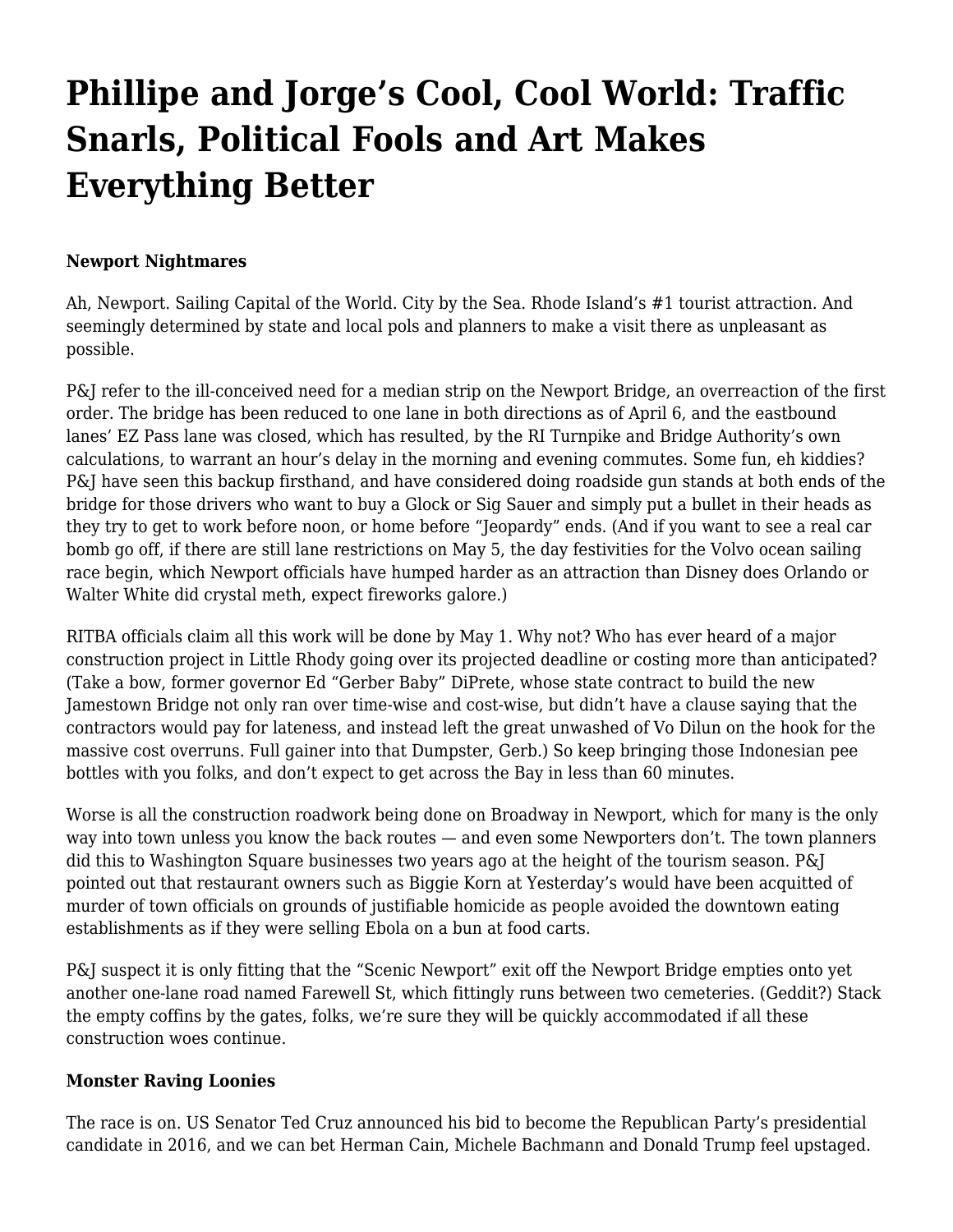But it was nice to know Mitt Romney has tacitly acknowledged his insanity by offering to have an exhibition boxing match with former heavyweight champ Evander Holyfield. ("Just don't muss up my hair, Evander.")

Back in the 1960s, a titled and barking mad aspiring politician in England who called himself Screaming Lord Sutch, who put out unlistenable albums at his own expense and drove a Rolls Royce painted like the Union Jack, ran for office under his own Monster Raving Loony Party banner. Well, I am sure the Republicans can counter the emergent Tea Party with another allied wing called the GOP Monster Raving Loony Party, which Screaming Lord Sutch would appreciate to no end. And leading that parade will undoubtedly be Sen Cruz.

Cruz's campaign may be the best thing that could happen to the Democratic Party and Queen Hillary. As he plays to an audience of evangelical "Christians," like he did in his announcement at Jerry Falwell's Liberty University – who's for grape Kool-Aid, kids? – he is bound to bring out the worst in all of the GOP future contenders during future public appearances and debates. If other potential candidates like the desperate and dim Jeb Bush, Miami Marco Rubio or schoolboy manqué Scott Walker find out they need to grab the ultra-conservative votes to have a chance of winning, they may quickly find God in the worst of ways, all caught on videotape before they have to "walk back" their comments. And the conservative bloc will be important, as none of them are getting the black, Latino or even women's votes.

"God's blessing has been on America from the very beginning of this nation, and I believe God isn't done with Americans," Cruz said. Well, we are glad to know The Big Sir found time from his global work to specially bless us back in the 1700s. But given this country's recent behavior, and God botherers like Dubya Bush and now Cruz invoking his name and their direct connection to Him without express written consent of the NFL, maybe we better hope God is done with Americans, or at least looks the other way rather than sending America swarms of locusts or rivers of blood and telling us to keep him out of the discussion.

### *But Wait, There's More*

Only a week-plus after Cruz declared, self-ordained ophthalmologist Rand Paul threw his tousled toupee into the ring to the sustained applause of no one.

Little Randy urged voters to "take our country back," when most people didn't know it had been missing. Must have been smuggled out in a suitcase or shipped to Indiana Governor Mike Pence's house, where he is hiding it from the eyes of all those faggots and dykes who want to disrupt Hoosier Heaven. (Note: After seeing the smarmy, lying phony Pence on TV, with his "boys regular" haircut promoting the "Freedom of Religion" act (honk!) his state passed, we can only conclude that Indiana is the only state where livestock animals are allowed to vote.)

In fact, our country has been taken by Randy Paul and his political pals in Washington, DC. They have corrupted the democratic process, they lie and steal at a rate that would make Vladimir Putin blush, and care nothing about the general public. So start taking it back from your buddies, Sen. Paul, a loathsome, lying and libertarian phony. Who has let these a-holes command even a minute of our attention? (And the media, who P&J will gladly buy a drink to wash the taste of the candidates' nether units out of their mouths – see: Clinton, Bill.) Only 16 more months of this assault on your sense of decency to go. Whee! Buckle up, campers.